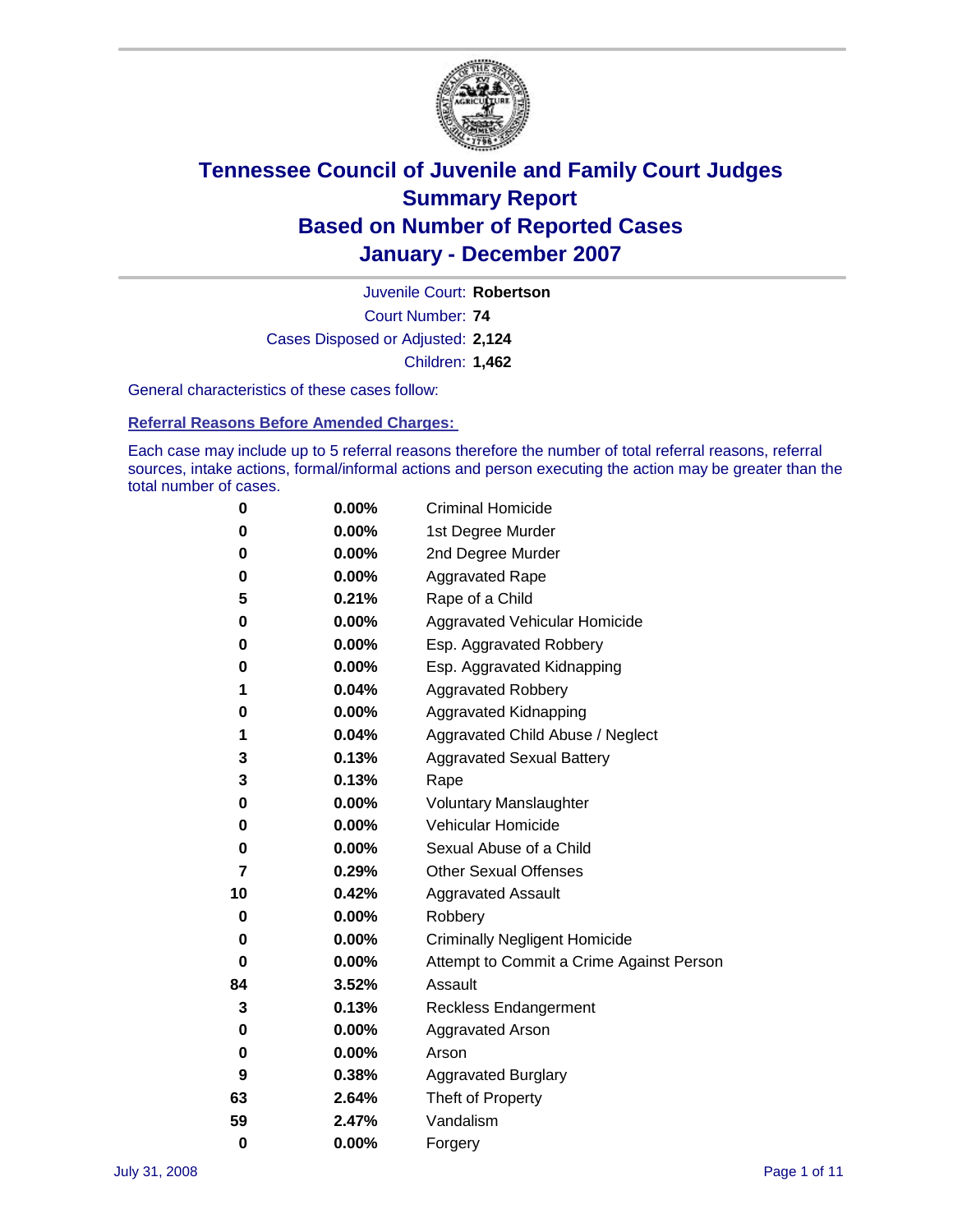

Court Number: **74** Juvenile Court: **Robertson** Cases Disposed or Adjusted: **2,124** Children: **1,462**

#### **Referral Reasons Before Amended Charges:**

Each case may include up to 5 referral reasons therefore the number of total referral reasons, referral sources, intake actions, formal/informal actions and person executing the action may be greater than the total number of cases.

| 1              | 0.04%    | <b>Worthless Checks</b>                                     |
|----------------|----------|-------------------------------------------------------------|
| $\bf{0}$       | $0.00\%$ | Illegal Possession / Fraudulent Use of Credit / Debit Cards |
| 11             | 0.46%    | <b>Burglary</b>                                             |
| 0              | $0.00\%$ | Unauthorized Use of a Vehicle                               |
| 0              | 0.00%    | <b>Cruelty to Animals</b>                                   |
| $\bf{0}$       | $0.00\%$ | Sale of Controlled Substances                               |
| 38             | 1.59%    | <b>Other Drug Offenses</b>                                  |
| 24             | 1.01%    | <b>Possession of Controlled Substances</b>                  |
| 0              | $0.00\%$ | <b>Criminal Attempt</b>                                     |
| 0              | 0.00%    | Carrying Weapons on School Property                         |
| $\mathbf 2$    | 0.08%    | Unlawful Carrying / Possession of a Weapon                  |
| $\bf{0}$       | $0.00\%$ | <b>Evading Arrest</b>                                       |
| 0              | 0.00%    | Escape                                                      |
| 5              | 0.21%    | Driving Under Influence (DUI)                               |
| 14             | 0.59%    | Possession / Consumption of Alcohol                         |
| 4              | 0.17%    | Resisting Stop, Frisk, Halt, Arrest or Search               |
| $\bf{0}$       | 0.00%    | <b>Aggravated Criminal Trespass</b>                         |
| 10             | 0.42%    | Harassment                                                  |
| 6              | 0.25%    | Failure to Appear                                           |
| 6              | 0.25%    | Filing a False Police Report                                |
| 0              | $0.00\%$ | Criminal Impersonation                                      |
| 73             | 3.06%    | <b>Disorderly Conduct</b>                                   |
| $\overline{7}$ | 0.29%    | <b>Criminal Trespass</b>                                    |
| $\mathbf 2$    | 0.08%    | <b>Public Intoxication</b>                                  |
| 0              | $0.00\%$ | Gambling                                                    |
| 187            | 7.84%    | <b>Traffic</b>                                              |
| 0              | $0.00\%$ | Local Ordinances                                            |
| 0              | 0.00%    | Violation of Wildlife Regulations                           |
| 4              | 0.17%    | Contempt of Court                                           |
| 84             | 3.52%    | Violation of Probation                                      |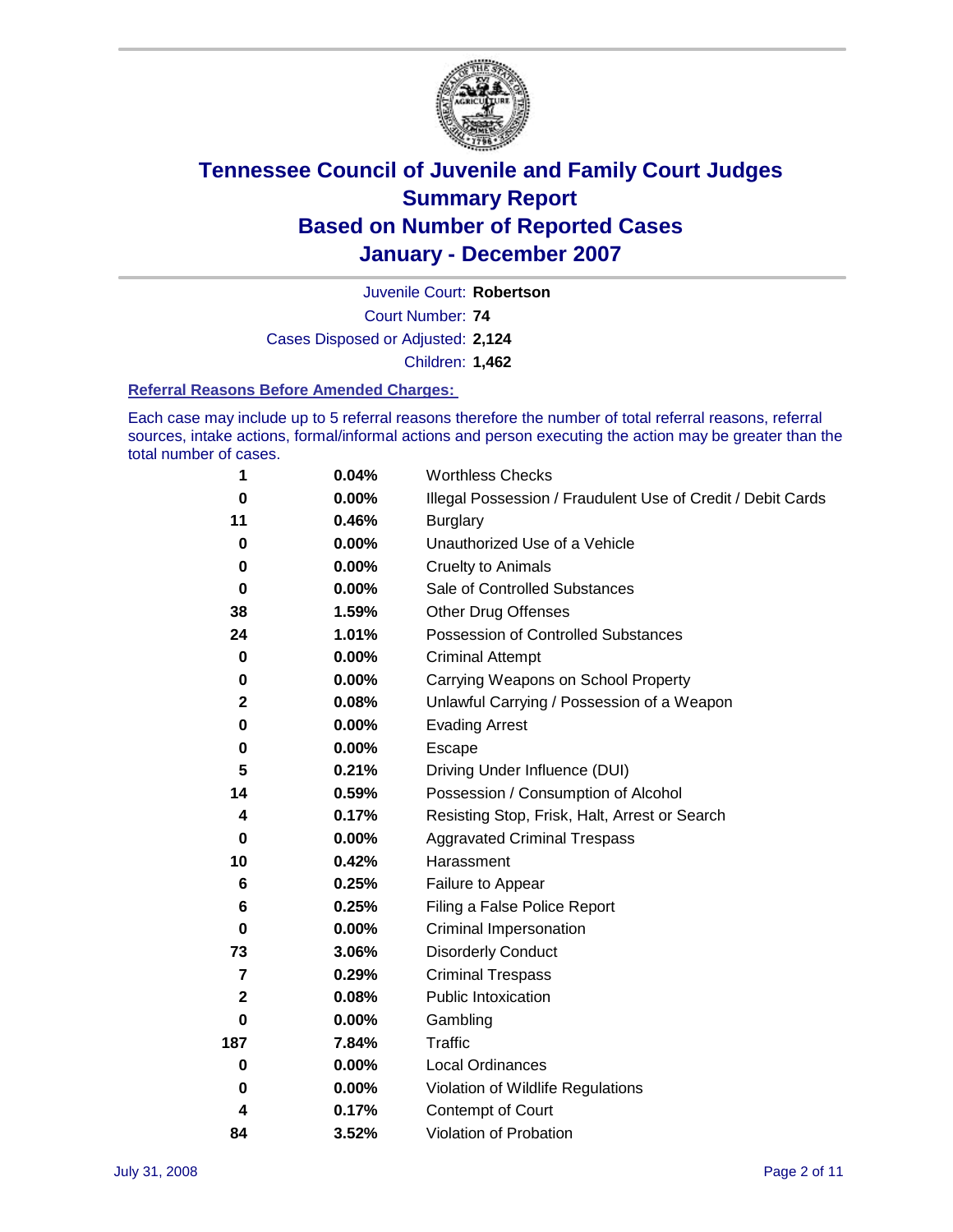

Court Number: **74** Juvenile Court: **Robertson** Cases Disposed or Adjusted: **2,124** Children: **1,462**

#### **Referral Reasons Before Amended Charges:**

Each case may include up to 5 referral reasons therefore the number of total referral reasons, referral sources, intake actions, formal/informal actions and person executing the action may be greater than the total number of cases.

| 2,385    | 100.00% | <b>Total Referrals</b>                 |
|----------|---------|----------------------------------------|
| 142      | 5.95%   | Other                                  |
| 0        | 0.00%   | <b>Consent to Marry</b>                |
| 0        | 0.00%   | <b>Request for Medical Treatment</b>   |
| 687      | 28.81%  | <b>Child Support</b>                   |
| 42       | 1.76%   | Paternity / Legitimation               |
| 6        | 0.25%   | Visitation                             |
| 27       | 1.13%   | Custody                                |
| 33       | 1.38%   | <b>Foster Care Review</b>              |
| 177      | 7.42%   | <b>Administrative Review</b>           |
| 284      | 11.91%  | <b>Judicial Review</b>                 |
| 0        | 0.00%   | Violation of Informal Adjustment       |
| 0        | 0.00%   | <b>Violation of Pretrial Diversion</b> |
| 15       | 0.63%   | <b>Termination of Parental Rights</b>  |
| 59       | 2.47%   | Dependency / Neglect                   |
| $\bf{0}$ | 0.00%   | <b>Physically Abused Child</b>         |
| 0        | 0.00%   | <b>Sexually Abused Child</b>           |
| 21       | 0.88%   | <b>Violation of Curfew</b>             |
| $\bf{0}$ | 0.00%   | Violation of a Valid Court Order       |
| 63       | 2.64%   | Possession of Tobacco Products         |
| 1        | 0.04%   | Out-of-State Runaway                   |
| 6        | 0.25%   | In-State Runaway                       |
| 67       | 2.81%   | Truancy                                |
| 29       | 1.22%   | <b>Unruly Behavior</b>                 |
| 0        | 0.00%   | Violation of Aftercare                 |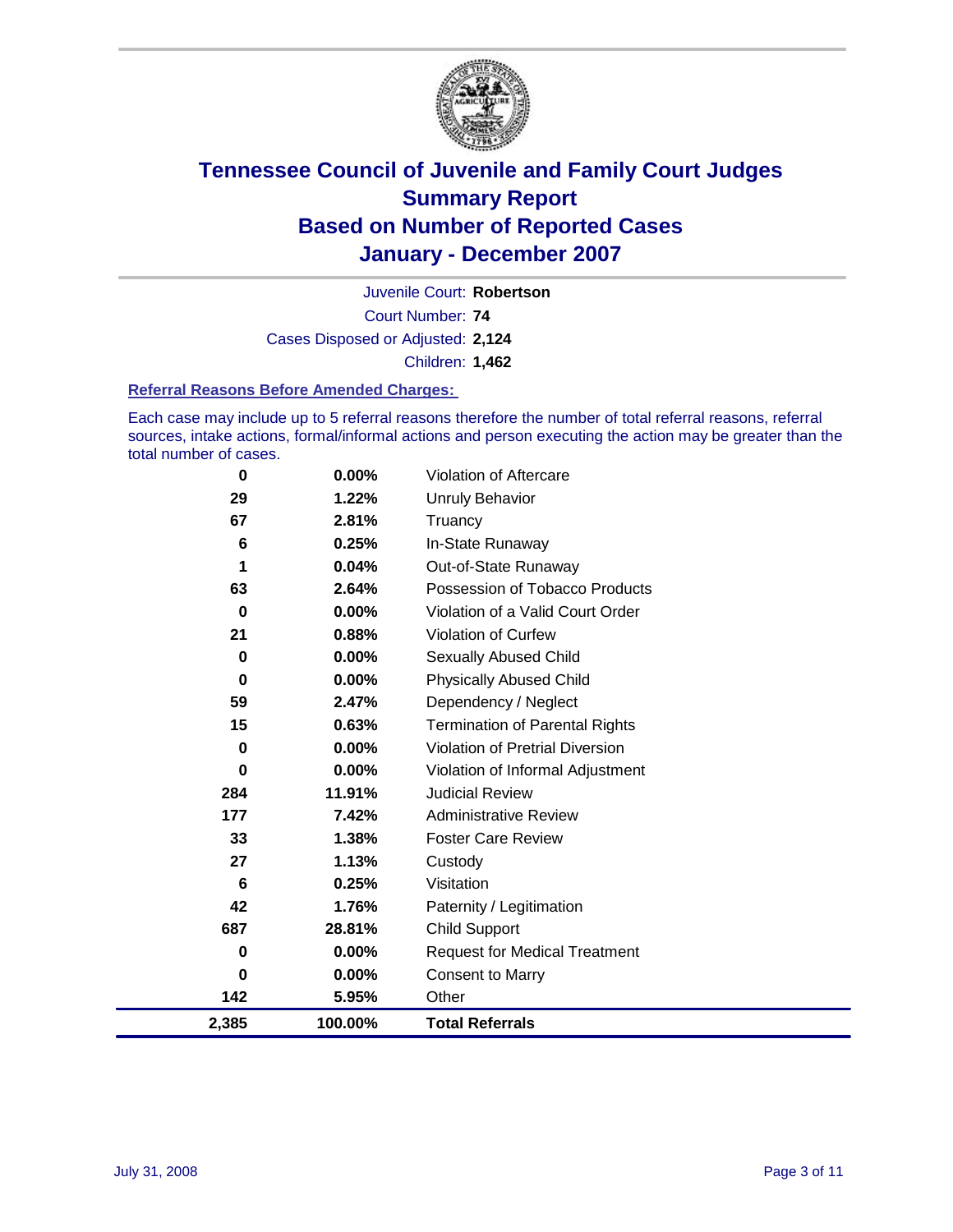

Court Number: **74** Juvenile Court: **Robertson** Cases Disposed or Adjusted: **2,124** Children: **1,462**

### **Referral Sources: 1**

| 879      | 36.86%  | Law Enforcement                   |
|----------|---------|-----------------------------------|
| 60       | 2.52%   | Parents                           |
| 21       | 0.88%   | <b>Relatives</b>                  |
| 0        | 0.00%   | Self                              |
| 101      | 4.23%   | School                            |
| 0        | 0.00%   | <b>CSA</b>                        |
| 237      | 9.94%   | <b>DCS</b>                        |
| $\bf{0}$ | 0.00%   | <b>Other State Department</b>     |
| 716      | 30.02%  | <b>District Attorney's Office</b> |
| 319      | 13.38%  | <b>Court Staff</b>                |
| 0        | 0.00%   | Social Agency                     |
| 11       | 0.46%   | <b>Other Court</b>                |
| 36       | 1.51%   | Victim                            |
| 0        | 0.00%   | Child & Parent                    |
| 0        | 0.00%   | Hospital                          |
| 0        | 0.00%   | Unknown                           |
| 5        | 0.21%   | Other                             |
| 2,385    | 100.00% | <b>Total Referral Sources</b>     |

#### **Age of Child at Referral: 2**

| 1.462 | 100.00% | <b>Total Child Count</b> |
|-------|---------|--------------------------|
| 0     | 0.00%   | Unknown / Not Reported   |
| 594   | 40.63%  | Ages 19 and Over         |
| 253   | 17.31%  | Ages 17 through 18       |
| 294   | 20.11%  | Ages 15 through 16       |
| 152   | 10.40%  | Ages 13 through 14       |
| 55    | 3.76%   | Ages 11 through 12       |
| 114   | 7.80%   | Ages 10 and Under        |
|       |         |                          |

<sup>1</sup> If different than number of Referral Reasons (2385), verify accuracy of your court's data.

<sup>2</sup> One child could be counted in multiple categories, verify accuracy of your court's data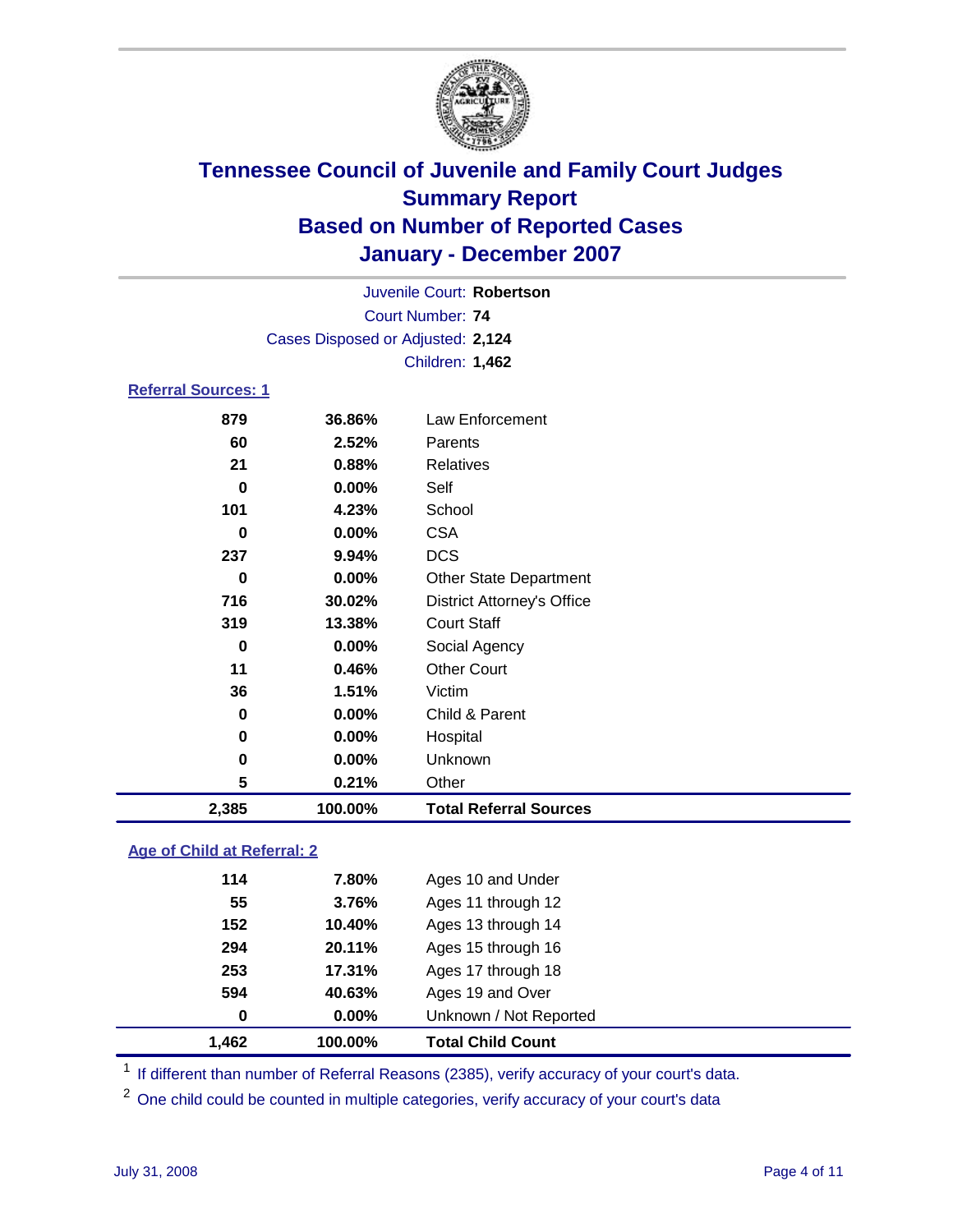

| Juvenile Court: Robertson               |                                   |                          |  |  |
|-----------------------------------------|-----------------------------------|--------------------------|--|--|
| Court Number: 74                        |                                   |                          |  |  |
|                                         | Cases Disposed or Adjusted: 2,124 |                          |  |  |
|                                         |                                   | Children: 1,462          |  |  |
| Sex of Child: 1                         |                                   |                          |  |  |
| 1,081                                   | 73.94%                            | Male                     |  |  |
| 372                                     | 25.44%                            | Female                   |  |  |
| 9                                       | 0.62%                             | Unknown                  |  |  |
| 1,462                                   | 100.00%                           | <b>Total Child Count</b> |  |  |
| Race of Child: 1                        |                                   |                          |  |  |
| 832                                     | 56.91%                            | White                    |  |  |
| 279                                     | 19.08%                            | African American         |  |  |
| 1                                       | 0.07%                             | Native American          |  |  |
| 1                                       | 0.07%                             | Asian                    |  |  |
| 8                                       | 0.55%                             | Mixed                    |  |  |
| 341                                     | 23.32%                            | Unknown                  |  |  |
| 1,462                                   | 100.00%                           | <b>Total Child Count</b> |  |  |
| <b>Hispanic Origin: 1</b>               |                                   |                          |  |  |
| 71                                      | 4.86%                             | Yes                      |  |  |
| 1,054                                   | 72.09%                            | <b>No</b>                |  |  |
| 337                                     | 23.05%                            | Unknown                  |  |  |
| 1,462                                   | 100.00%                           | <b>Total Child Count</b> |  |  |
| <b>School Enrollment of Children: 1</b> |                                   |                          |  |  |
| 565                                     | 38.65%                            | Yes                      |  |  |
| 24                                      | 1.64%                             | <b>No</b>                |  |  |
| 873                                     | 59.71%                            | Unknown                  |  |  |
| 1,462                                   | 100.00%                           | <b>Total Child Count</b> |  |  |

<sup>1</sup> One child could be counted in multiple categories, verify accuracy of your court's data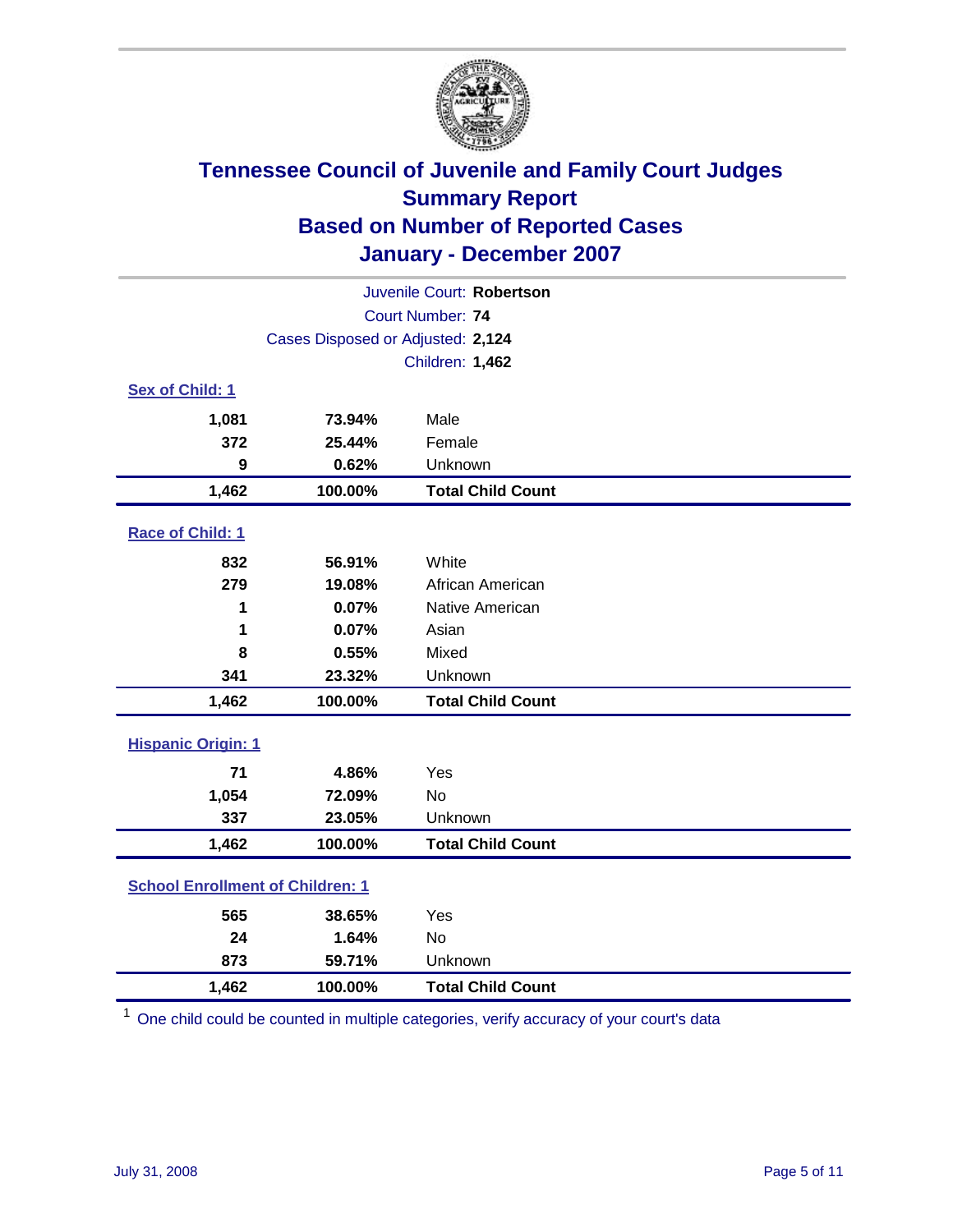

Court Number: **74** Juvenile Court: **Robertson** Cases Disposed or Adjusted: **2,124** Children: **1,462**

### **Living Arrangement of Child at Time of Referral: 1**

| 1,462 | 100.00%  | <b>Total Child Count</b>     |
|-------|----------|------------------------------|
| 5     | 0.34%    | Other                        |
| 813   | 55.61%   | Unknown                      |
| 0     | $0.00\%$ | Independent                  |
| 0     | $0.00\%$ | In an Institution            |
| 0     | $0.00\%$ | In a Residential Center      |
| 0     | $0.00\%$ | In a Group Home              |
| 9     | 0.62%    | With Foster Family           |
| 6     | 0.41%    | With Adoptive Parents        |
| 35    | 2.39%    | <b>With Relatives</b>        |
| 90    | 6.16%    | With Father                  |
| 367   | 25.10%   | With Mother                  |
| 7     | 0.48%    | With Mother and Stepfather   |
| 7     | 0.48%    | With Father and Stepmother   |
| 123   | 8.41%    | With Both Biological Parents |

#### **Type of Detention: 2**

| 2,124        | 100.00%  | <b>Total Detention Count</b> |
|--------------|----------|------------------------------|
| 1            | 0.05%    | Other                        |
| 2,110        | 99.34%   | Does Not Apply               |
| 6            | 0.28%    | <b>Unknown</b>               |
| 0            | 0.00%    | <b>Psychiatric Hospital</b>  |
| 0            | 0.00%    | Jail - No Separation         |
| 0            | $0.00\%$ | Jail - Partial Separation    |
| 0            | $0.00\%$ | Jail - Complete Separation   |
| 5            | 0.24%    | Juvenile Detention Facility  |
| $\mathbf{2}$ | 0.09%    | Non-Secure Placement         |
|              |          |                              |

<sup>1</sup> One child could be counted in multiple categories, verify accuracy of your court's data

<sup>2</sup> If different than number of Cases (2124) verify accuracy of your court's data.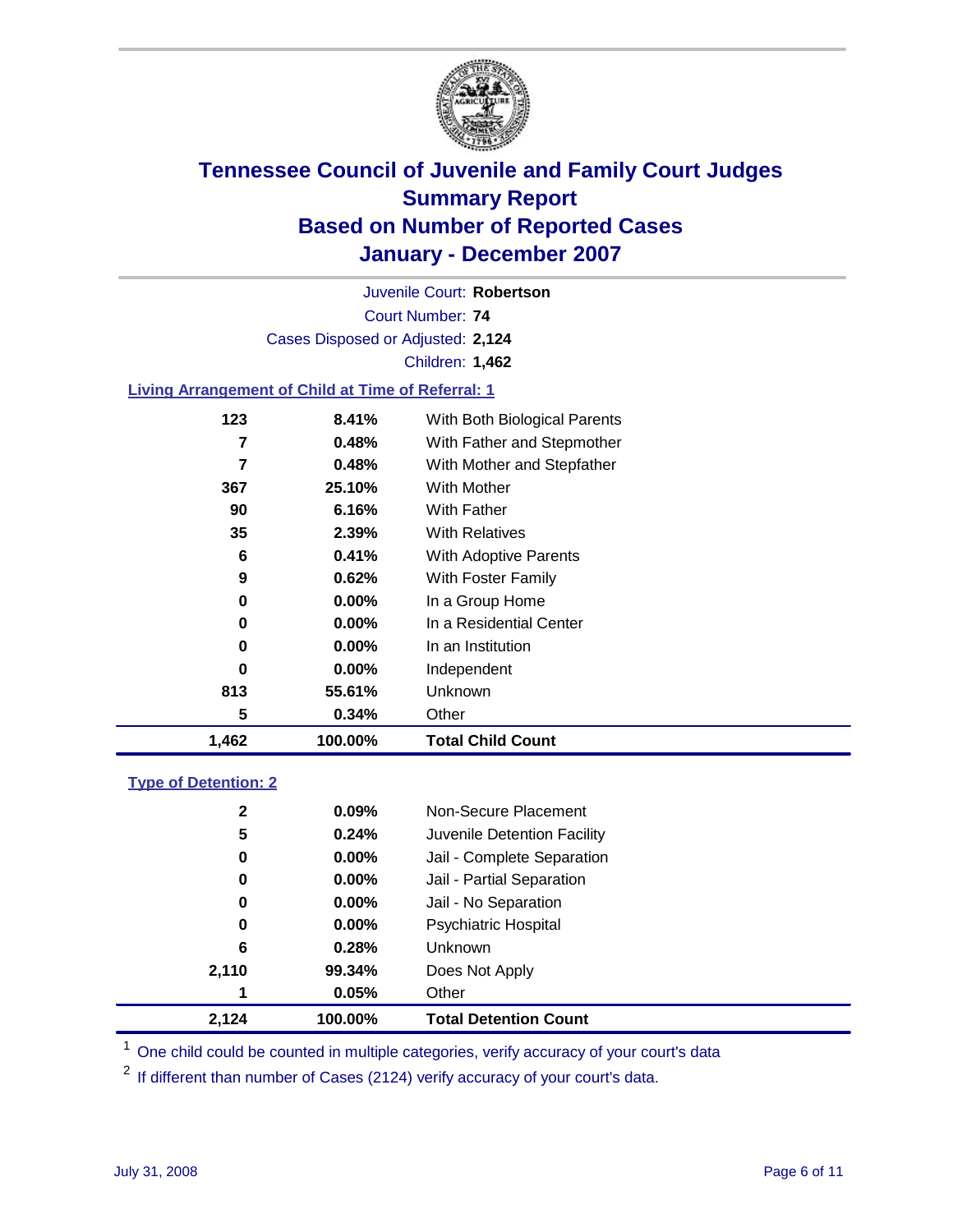

| Juvenile Court: Robertson                          |                                   |                                      |  |  |  |
|----------------------------------------------------|-----------------------------------|--------------------------------------|--|--|--|
|                                                    | Court Number: 74                  |                                      |  |  |  |
|                                                    | Cases Disposed or Adjusted: 2,124 |                                      |  |  |  |
|                                                    |                                   | Children: 1,462                      |  |  |  |
| <b>Placement After Secure Detention Hearing: 1</b> |                                   |                                      |  |  |  |
| $\mathbf{2}$                                       | 0.09%                             | Returned to Prior Living Arrangement |  |  |  |
| $\mathbf 0$                                        | 0.00%                             | Juvenile Detention Facility          |  |  |  |
| 0                                                  | 0.00%                             | Jail                                 |  |  |  |
| $\mathbf 2$                                        | 0.09%                             | Shelter / Group Home                 |  |  |  |
| 0                                                  | 0.00%                             | Foster Family Home                   |  |  |  |
| $\bf{0}$                                           | 0.00%                             | Psychiatric Hospital                 |  |  |  |
| 3                                                  | 0.14%                             | Unknown / Not Reported               |  |  |  |
| 2,116                                              | 99.62%                            | Does Not Apply                       |  |  |  |
| 1                                                  | 0.05%                             | Other                                |  |  |  |
| 2,124                                              | 100.00%                           | <b>Total Placement Count</b>         |  |  |  |
| <b>Intake Actions: 2</b>                           |                                   |                                      |  |  |  |
|                                                    |                                   |                                      |  |  |  |
| 991                                                | 41.55%                            | <b>Petition Filed</b>                |  |  |  |
| 47                                                 | 1.97%                             | <b>Motion Filed</b>                  |  |  |  |
| 888                                                | 37.23%                            | <b>Citation Processed</b>            |  |  |  |
| $\bf{0}$                                           | 0.00%                             | Notification of Paternity Processed  |  |  |  |
| 182                                                | 7.63%                             | Scheduling of Judicial Review        |  |  |  |
| 101                                                | 4.23%                             | Scheduling of Administrative Review  |  |  |  |
| 76                                                 | 3.19%                             | Scheduling of Foster Care Review     |  |  |  |
| 0                                                  | 0.00%                             | Unknown                              |  |  |  |
| 8                                                  | 0.34%                             | Does Not Apply                       |  |  |  |
| 92                                                 | 3.86%                             | Other                                |  |  |  |
| 2,385                                              | 100.00%                           | <b>Total Intake Count</b>            |  |  |  |

<sup>1</sup> If different than number of Cases (2124) verify accuracy of your court's data.

<sup>2</sup> If different than number of Referral Reasons (2385), verify accuracy of your court's data.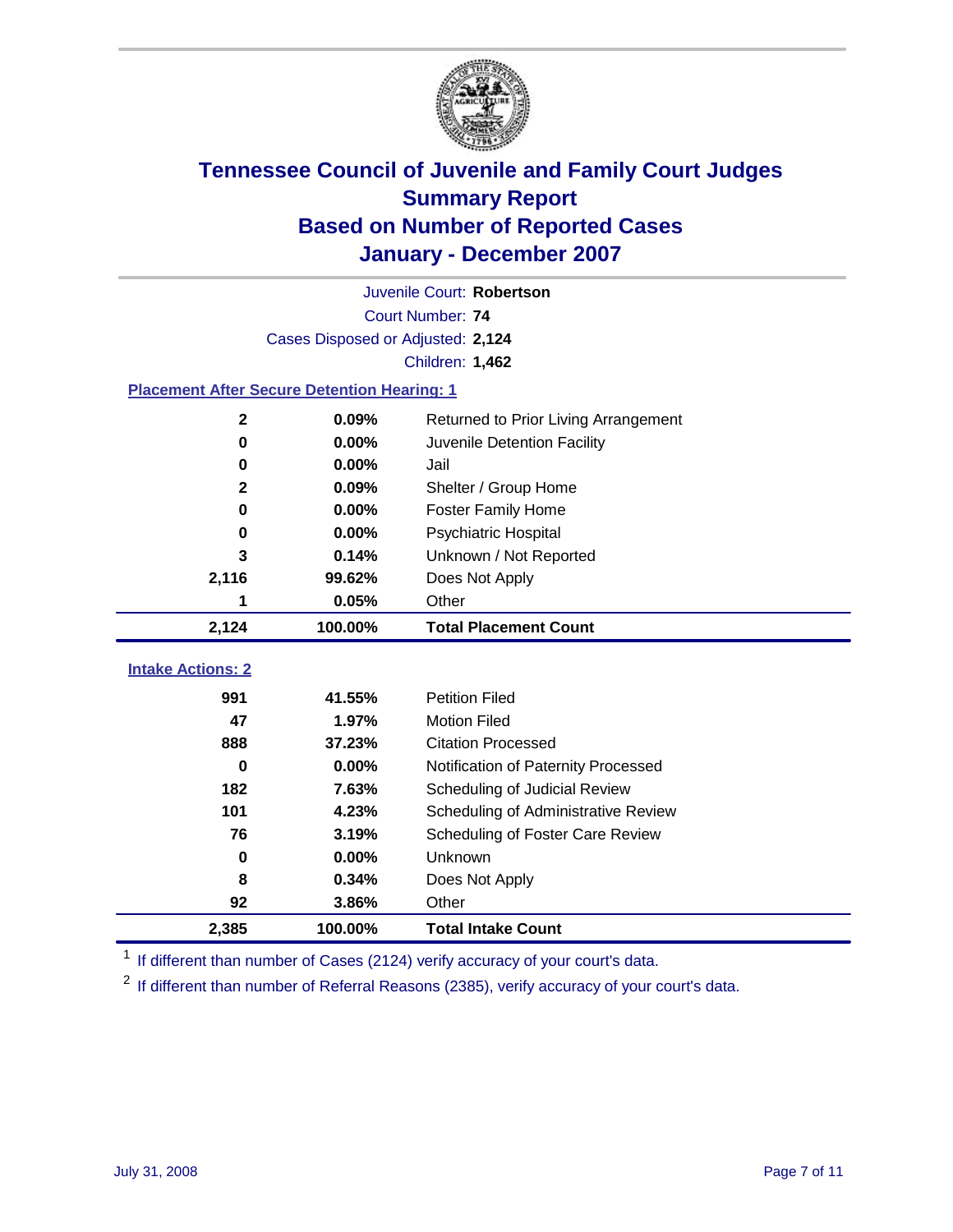

Court Number: **74** Juvenile Court: **Robertson** Cases Disposed or Adjusted: **2,124** Children: **1,462**

#### **Last Grade Completed by Child: 1**

| 5              | 0.34%   | Too Young for School     |
|----------------|---------|--------------------------|
| 0              | 0.00%   | Preschool                |
| 0              | 0.00%   | Kindergarten             |
| $\mathbf 2$    | 0.14%   | 1st Grade                |
| 1              | 0.07%   | 2nd Grade                |
| $\overline{2}$ | 0.14%   | 3rd Grade                |
| 11             | 0.75%   | 4th Grade                |
| 25             | 1.71%   | 5th Grade                |
| 25             | 1.71%   | 6th Grade                |
| 75             | 5.13%   | 7th Grade                |
| 104            | 7.11%   | 8th Grade                |
| 91             | 6.22%   | 9th Grade                |
| 80             | 5.47%   | 10th Grade               |
| 68             | 4.65%   | 11th Grade               |
| 9              | 0.62%   | 12th Grade               |
| 0              | 0.00%   | Non-Graded Special Ed    |
| $\bf{0}$       | 0.00%   | <b>GED</b>               |
| $\bf{0}$       | 0.00%   | Graduated                |
| 8              | 0.55%   | Never Attended School    |
| 952            | 65.12%  | Unknown                  |
| 4              | 0.27%   | Other                    |
| 1,462          | 100.00% | <b>Total Child Count</b> |

### **Enrolled in Special Education: 1**

| 4     | 0.27%   | Yes                      |
|-------|---------|--------------------------|
| 32    | 2.19%   | No                       |
| 1.426 | 97.54%  | Unknown                  |
| 1,462 | 100.00% | <b>Total Child Count</b> |

<sup>1</sup> One child could be counted in multiple categories, verify accuracy of your court's data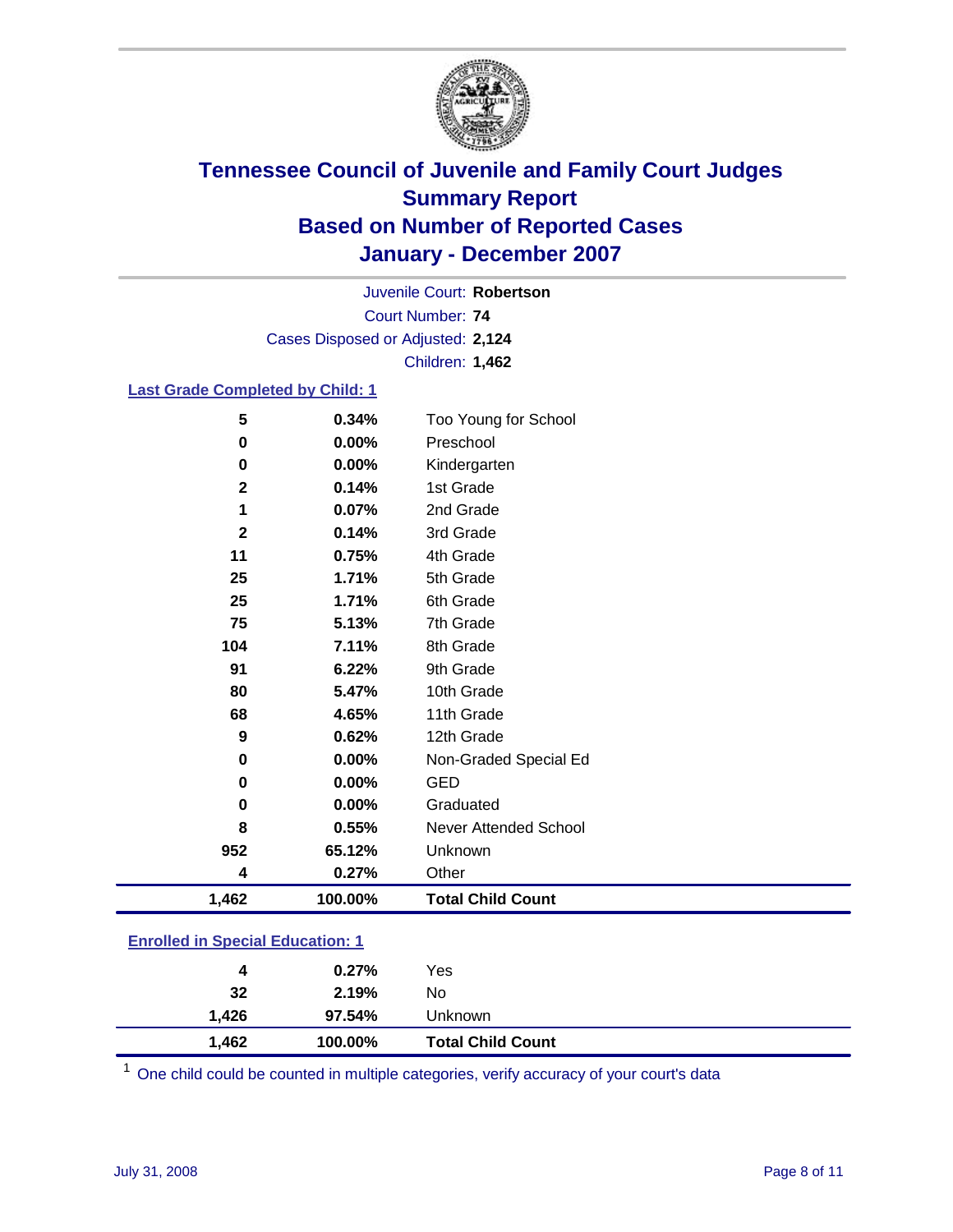

|                              | Juvenile Court: Robertson         |                           |  |  |
|------------------------------|-----------------------------------|---------------------------|--|--|
|                              | Court Number: 74                  |                           |  |  |
|                              | Cases Disposed or Adjusted: 2,124 |                           |  |  |
|                              | <b>Children: 1,462</b>            |                           |  |  |
| <b>Action Executed By: 1</b> |                                   |                           |  |  |
| 15                           | 0.63%                             | Judge                     |  |  |
| 2,092                        | 87.71%                            | Referee                   |  |  |
| 236                          | 9.90%                             | <b>YSO</b>                |  |  |
| 42                           | 1.76%                             | Other                     |  |  |
| 0                            | $0.00\%$                          | Unknown / Not Reported    |  |  |
| 2,385                        | 100.00%                           | <b>Total Action Count</b> |  |  |

### **Formal / Informal Actions: 1**

| 240          | 10.06%   | Dismissed                                        |
|--------------|----------|--------------------------------------------------|
| 90           | 3.77%    | Retired / Nolle Prosequi                         |
| 244          | 10.23%   | <b>Complaint Substantiated Delinquent</b>        |
| 50           | 2.10%    | <b>Complaint Substantiated Status Offender</b>   |
| 40           | 1.68%    | <b>Complaint Substantiated Dependent/Neglect</b> |
| 0            | $0.00\%$ | <b>Complaint Substantiated Abused</b>            |
| 0            | $0.00\%$ | <b>Complaint Substantiated Mentally III</b>      |
| 362          | 15.18%   | Informal Adjustment                              |
| 100          | 4.19%    | <b>Pretrial Diversion</b>                        |
| $\mathbf{2}$ | 0.08%    | <b>Transfer to Adult Court Hearing</b>           |
| 0            | $0.00\%$ | Charges Cleared by Transfer to Adult Court       |
| 295          | 12.37%   | Special Proceeding                               |
| 480          | 20.13%   | <b>Review Concluded</b>                          |
| 441          | 18.49%   | Case Held Open                                   |
| 41           | 1.72%    | Other                                            |
| 0            | 0.00%    | Unknown / Not Reported                           |
| 2,385        | 100.00%  | <b>Total Action Count</b>                        |

<sup>1</sup> If different than number of Referral Reasons (2385), verify accuracy of your court's data.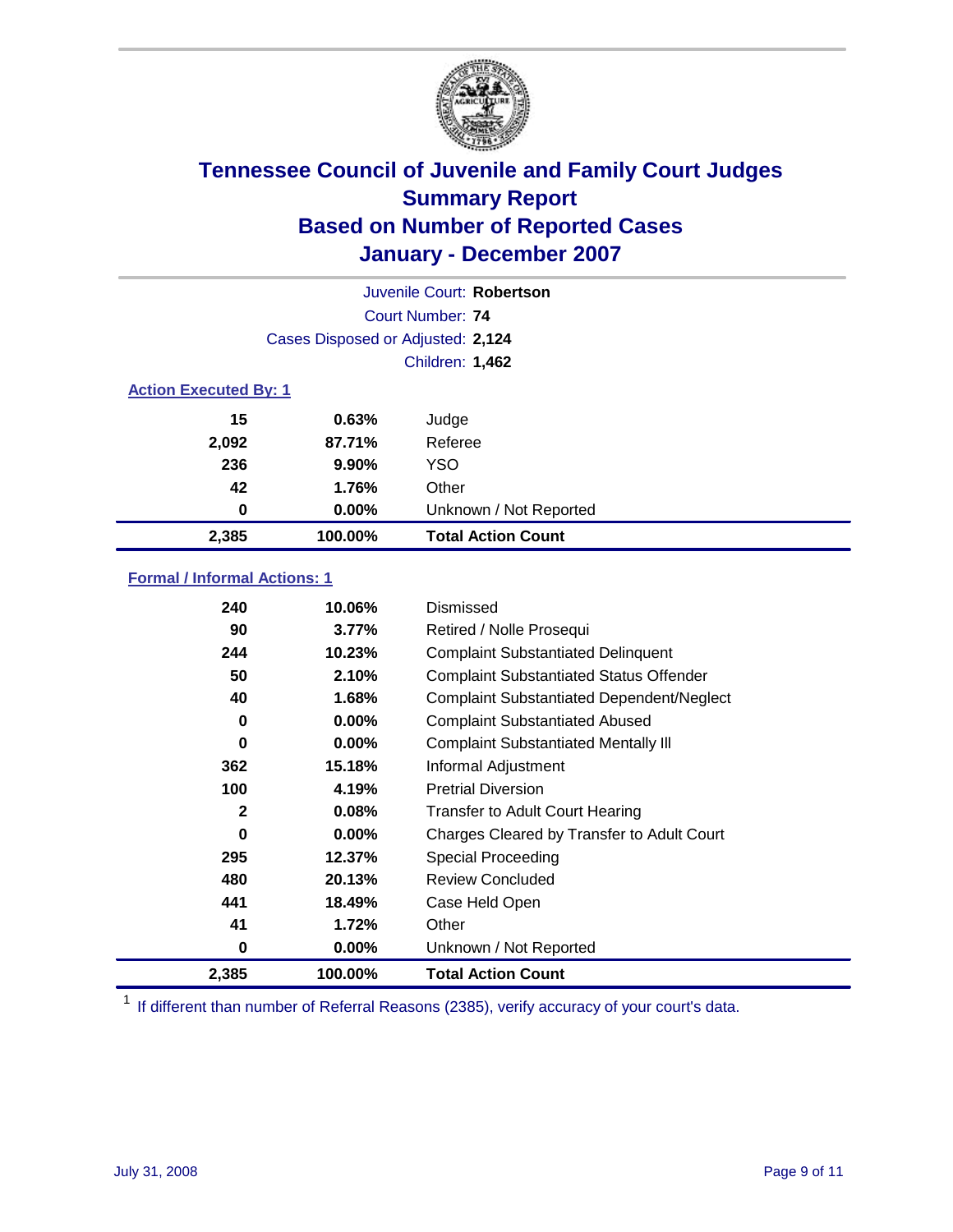

|                       |                                   | Juvenile Court: Robertson                             |
|-----------------------|-----------------------------------|-------------------------------------------------------|
|                       |                                   | <b>Court Number: 74</b>                               |
|                       | Cases Disposed or Adjusted: 2,124 |                                                       |
|                       |                                   | Children: 1,462                                       |
| <b>Case Outcomes:</b> |                                   | There can be multiple outcomes for one child or case. |
| 257                   | 7.32%                             | <b>Case Dismissed</b>                                 |
| 110                   | 3.13%                             | Case Retired or Nolle Prosequi                        |
| 14                    | 0.40%                             | Warned / Counseled                                    |
| 398                   | 11.33%                            | Held Open For Review                                  |
| 314                   | 8.94%                             | Supervision / Probation to Juvenile Court             |
| 0                     | 0.00%                             | <b>Probation to Parents</b>                           |
| 1                     | 0.03%                             | Referral to Another Entity for Supervision / Service  |
| 3                     | 0.09%                             | Referred for Mental Health Counseling                 |
| 46                    | 1.31%                             | Referred for Alcohol and Drug Counseling              |
| 0                     | 0.00%                             | <b>Referred to Alternative School</b>                 |
| 0                     | 0.00%                             | Referred to Private Child Agency                      |
| 85                    | 2.42%                             | Referred to Defensive Driving School                  |
| 0                     | 0.00%                             | Referred to Alcohol Safety School                     |
| 2                     | 0.06%                             | Referred to Juvenile Court Education-Based Program    |
| 0                     | 0.00%                             | Driver's License Held Informally                      |
| 0                     | 0.00%                             | <b>Voluntary Placement with DMHMR</b>                 |
| 0                     | 0.00%                             | <b>Private Mental Health Placement</b>                |
| 0                     | 0.00%                             | Private MR Placement                                  |
| 48                    | 1.37%                             | Placement with City/County Agency/Facility            |
| 0                     | 0.00%                             | Placement with Relative / Other Individual            |
| 149                   | 4.24%                             | Fine                                                  |
| 159                   | 4.53%                             | <b>Public Service</b>                                 |
| 71                    | 2.02%                             | Restitution                                           |
| 0                     | 0.00%                             | <b>Runaway Returned</b>                               |
| 72                    | 2.05%                             | No Contact Order                                      |
| 0                     | 0.00%                             | Injunction Other than No Contact Order                |
| 6                     | 0.17%                             | <b>House Arrest</b>                                   |
| 2                     | 0.06%                             | <b>Court Defined Curfew</b>                           |
| 1                     | 0.03%                             | Dismissed from Informal Adjustment                    |
| 0                     | 0.00%                             | <b>Dismissed from Pretrial Diversion</b>              |
| 131                   | 3.73%                             | <b>Released from Probation</b>                        |
| 0                     | 0.00%                             | <b>Transferred to Adult Court</b>                     |
| 0                     | $0.00\%$                          | <b>DMHMR Involuntary Commitment</b>                   |